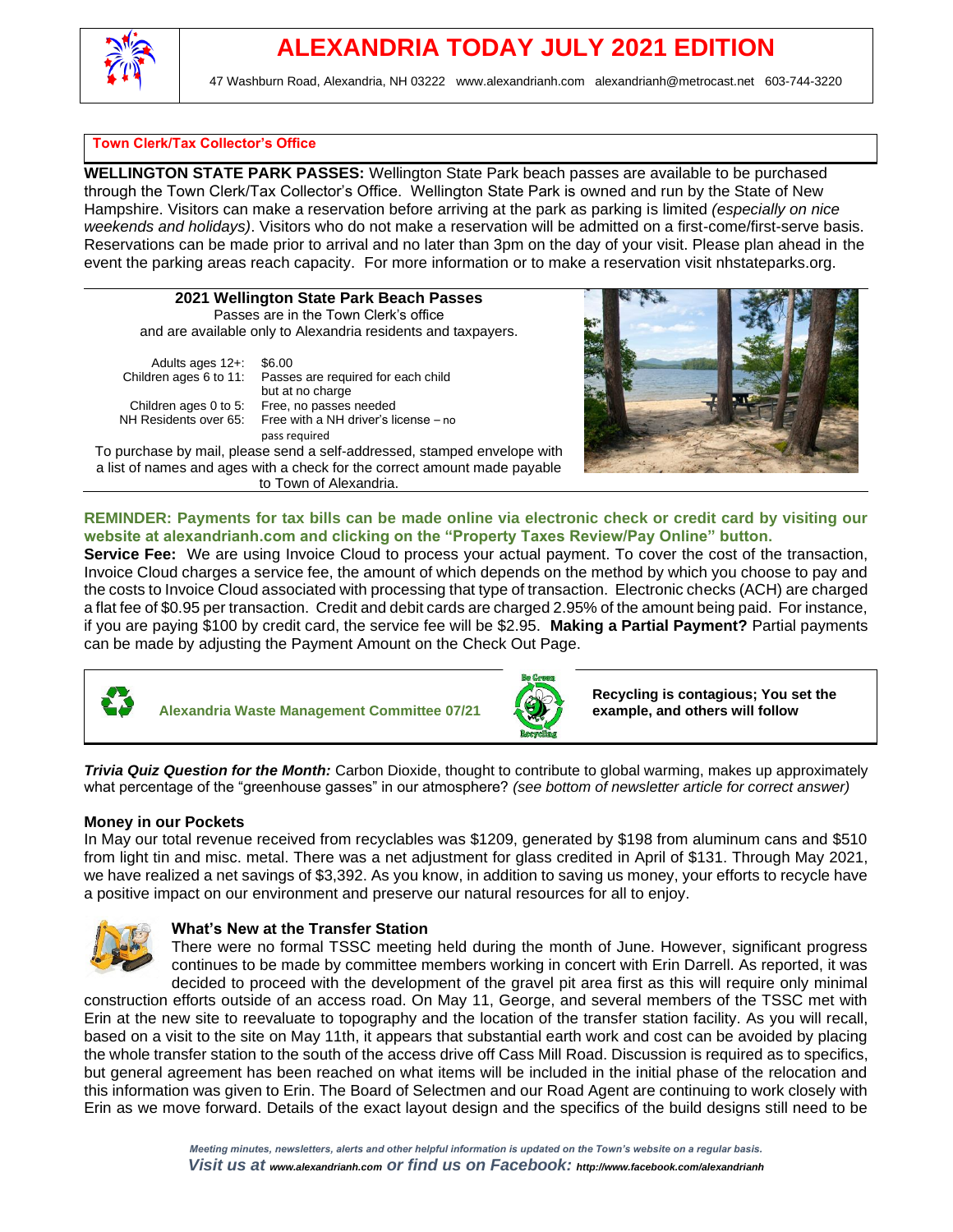

finalized; however, agreement as to what is needed has been reached and we continue investigating various options to meet these needs.



Summer is here and activity at the transfer station is in "summer mode", meaning that activity has picked a bit as summer residents return. The staff has asked that I again remind residents, especially returning summer residents who may not be aware of some of the recent changes, to be especially mindful of throwing material into the correct bins. The compactor is for household waste and loose

paper only; all other waste goes into specifically designated containers. Also, please remember to break-down your cardboard boxes before throwing them into the container. Keith advises me that we have over 1,200 current stickers issued to date and not everyone is familiar with all the new changes – if you have question, please ask one of the attendants for help.

**A reminder**, Hazardous Waste Day this year it will be held on 31 July 8:30 – 12:00 at the Belmont Fire Station and on 7 August 8:30 – 12:00 at the Bristol Newfound School. Detailed information can be found on the Lakes Region website at www.lakesrpc.org/serviceshhw.asp. Please consult the website for information about what types of materials are and are NOT accepted and any special handling needed.

Creative ideas for recycling, reusing items, and interesting articles or websites offering recycling ideas are always welcome as are comments and suggestions about the newsletter articles. Please submitted your comments to: steve.whitman@hotmail.com; be sure to state "recycling comments" in the subject. In some cases, with the author's permission, comments may be printed in subsequent issues.

Answer to trivia question: Carbon Dioxide accounts for about 58% of the "greenhouse gasses" at a concentration of 412ppm (parts per million); that's the highest level in about 2 million years. Carbon dioxide is produced during the processes of decay of organic materials and the fermentation of sugars. It is produced by combustion of wood, peat and other organic materials and fossil fuels. It is an unwanted byproduct in many large scale oxidation processes. We can reduce our carbon footprint in many ways; but one simple way is to adjust your thermostats. Turn your thermostat up 2 degrees in the summer and down 2 degrees in the winter to reduce fuel consumption and reduce around 2,000 lbs. of carbon emissions per year.

**Alexandria Fire Department**

# **ACodeRED**

CodeRED is the FREE community notification system available to Alexandria residents that will send you alerts concerning time-sensitive and/or emergency information that may impact your area via phone calls, text messages, emails, and social media. AVFD encourages you to actively participate in emergency preparedness by remaining informed.

- **Uses** The CodeRED® system will be used to send critical communications, from evacuation notices to missing child alerts.
- **Caller ID** When you see the following displayed, you will know the call is from us. If you would like to hear the last message delivered to your phone, simply dial the number back.
- Emergency Notifications 1-866-419-5000 or Emergency Comm
- General Notifications 1-855-969-4636 or General Comm

**Privacy Privacy Your contact information remains private and will only be used for community notifications. Join Our Database** To make sure you receive notifications, please register at http://www.alexandrianh.com or visit facebook.com/Alexandria Fire Department@AlexandriaFD01 and click the sign-up button.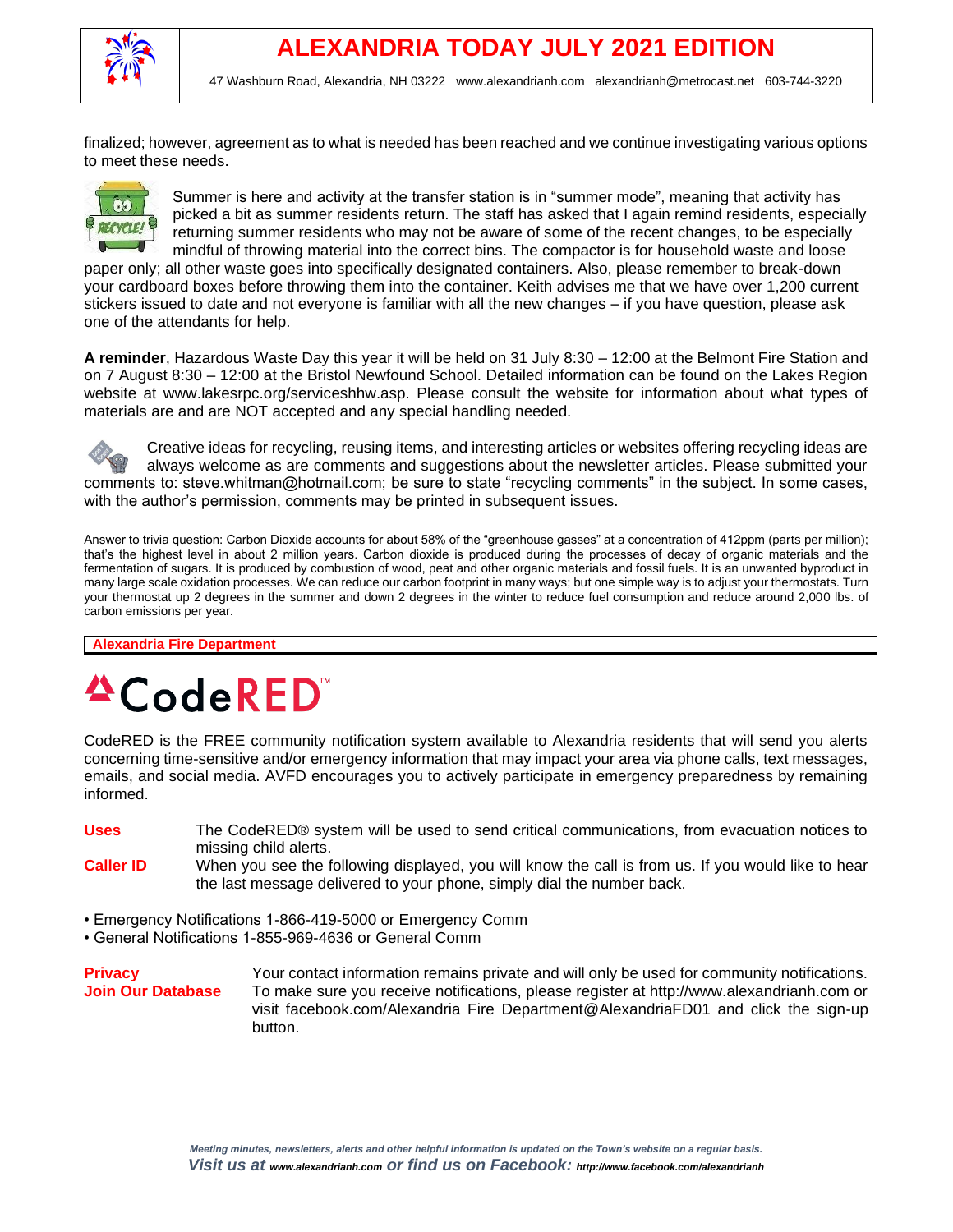

#### **Supervisors of the Checklist**

#### **Verification of the Checklist**

N.H. law requires that the Supervisors of the Checklist verify the checklist every ten years. Any person on the checklist who has not voted in the past four years must re-register to remain on the checklist. The Supervisors are sending letters of notification to these voters at the address they provided when they registered.

The Supervisors of the Checklist will hold sessions for re-registering voters who have not voted since April 2017, also accepting applications for new voter registration, requests for the correction of the checklist, and change of political party affiliation.

Sessions will be held from 11 am to 2 pm at Town Hall, 45 Washburn Road, Alexandria on the following dates:<br>Saturday, May 1, 2021 Saturday, June 26, 2021 Saturday, July 24, 2021 Saturday, June 26, 2021 Saturday, July 24, 2021

Voters may also re-register at the Town Clerk's office during the Town Clerk's regular hours. Voters may check party affiliation online at: [https://app.sos.nh.gov/public/partyinfo.aspx.](https://app.sos.nh.gov/public/partyinfo.aspx)

| <b>Other Local Events/Organizations</b> |                                                                                             |  |
|-----------------------------------------|---------------------------------------------------------------------------------------------|--|
|                                         | <b>BLOOD DRIVES</b>                                                                         |  |
| American<br><b>Red Cross</b>            | Tuesday, July 6, 2021 from 12:30 pm to 5:00 pm                                              |  |
|                                         | Marian Center, 17 West Shore Road, Bristol, NH                                              |  |
|                                         | Wednesday, July 28, 2021 from 12:30 pm to 5:00 pm                                           |  |
|                                         | Marian Center, 17 West Shore Road, Bristol, NH                                              |  |
|                                         | <b>SWIM WITH A MISSION: NEWFOUND LAKE</b>                                                   |  |
|                                         | http://swimwithamission.org/                                                                |  |
|                                         | Please join us for an open water swim festival to honor our Veterans on Saturday, July 10,  |  |
|                                         | 2021 at beautiful Newfound Lake in Bristol, NH, the cleanest lake in the Northeast U.S.A.   |  |
|                                         | Enjoy a day of competition, live military demonstration, music, food, and more. Last year's |  |
|                                         | event drew over 4000 attendees.                                                             |  |
|                                         | <b>Event details and schedule Date: Saturday, July 10, 2021</b>                             |  |
|                                         | Distance: 1K, 5K and 10K individual Swims and a 10K team relay Swim. Virtual 1K, 5K, and    |  |
|                                         | 10K Individual Swim/Paddle                                                                  |  |
|                                         | Location: Wellington State Park on Newfound Lake, Bristol, NH                               |  |
|                                         | . .                                                                                         |  |

**The following events are posted through Newfound Lake Region Association. For more information on these events please visit newfoundlake.org/events**

#### *Hiking Through the Water Cycle*

July 1, 9am Sugarloaf and Goose Pond Conservation Area 614 West Shore Rd Alexandria, NH Learn about the water cycle on this fun family adventure up and down Little Sugarloaf. Participants will play the role of water as it passes through different phases of the water cycle. This event is free, registration is required at newfoundlake.org.

#### *Grey Rocks Storytime with Minot-Sleeper Library*

July 2, 11am-12pm Grey Rocks Conservation Area 178 N Shore Rd Hebron, NH The [Minot-Sleeper Library](http://minotsleeperlibrary.org/) is coming to Grey Rocks! On the first Friday of every month, join us for an open-air storytime, guided exploration of [Grey Rocks Conservation Area,](http://newfoundlake.org/greyrocks) and a take-home craft provided by the [Slim Baker](http://slimbaker.org/)  [Foundation.](http://slimbaker.org/)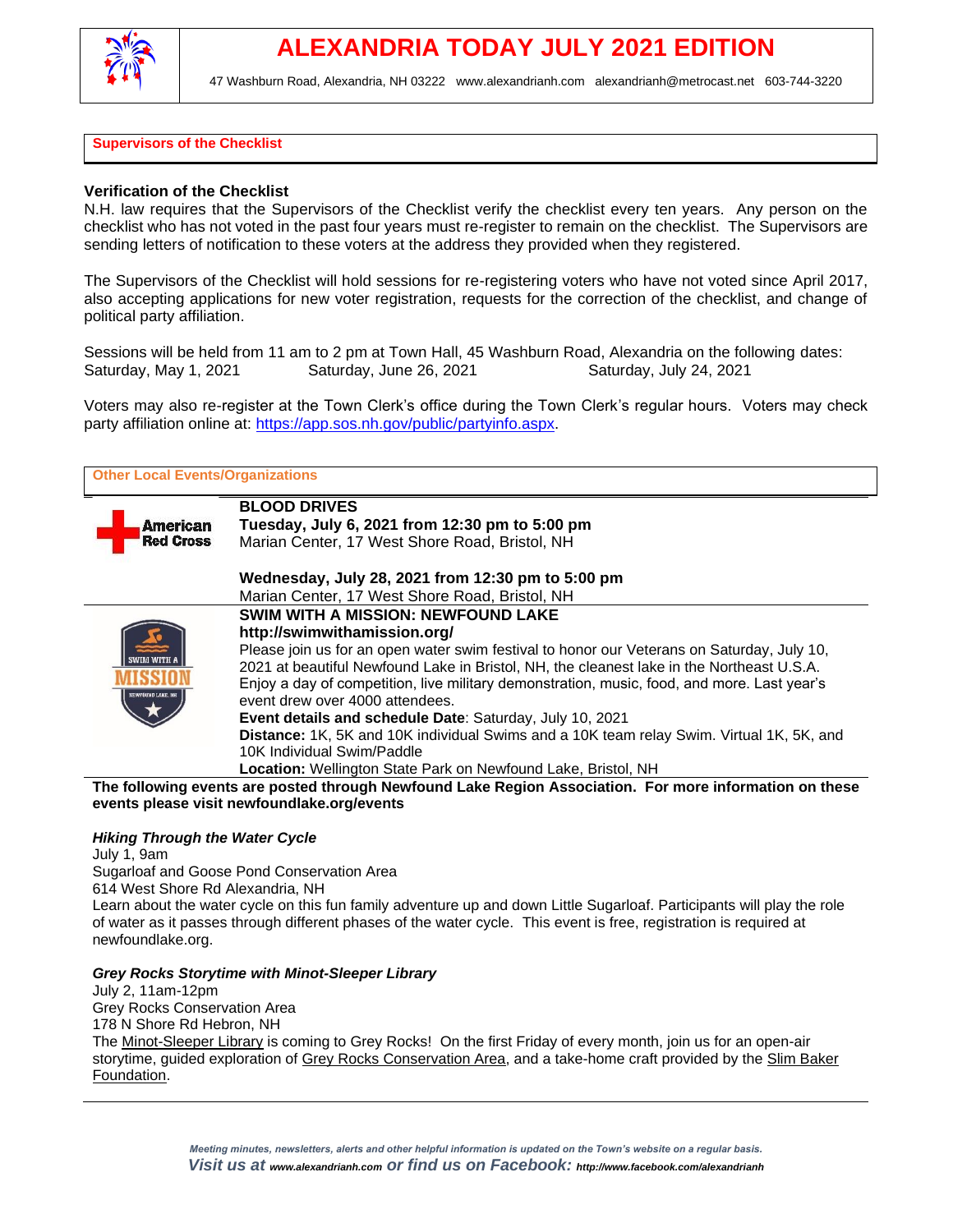

#### *Nature Station – Summer Suncatcher*

July 14 and 17, 10am-12pm Grey Rocks Conservation Area 178 N Shore Rd Hebron, NH Nature Station is a free program with activities designed for kids of all ages. Come to Grey Rocks Conservation Area any time between 10am and 12pm to get your individually packaged materials and directions to make a summer suncatcher. Complete the activity on the spot at Grey Rocks or bring it home to your own backyard! *Around the Lake Sailing Race*

July 24, 1pm Grey Rocks Conservation Area 178 N Shore Rd Hebron, NH

Meet and launch your non-motorized sailboat at Grey Rocks Conservation Area for a race around the lake! To participate, contact Andrew Veilleux at 603-744-8689 or [Andrew@NewfoundLake.org.](mailto:Andrew@NewfoundLake.org)



### **Alexandria Town Wide Yard Sale**

August 14, 2021 from 9 am to 3 pm \$10 to be on map/\$20 for in-town spot For more information, contact Merry at 603-744-5383



**Alexandria Village Church Craft Fair** August 14, 2021 9 am to 3 pm For more information, contact Deb at 603-393-9376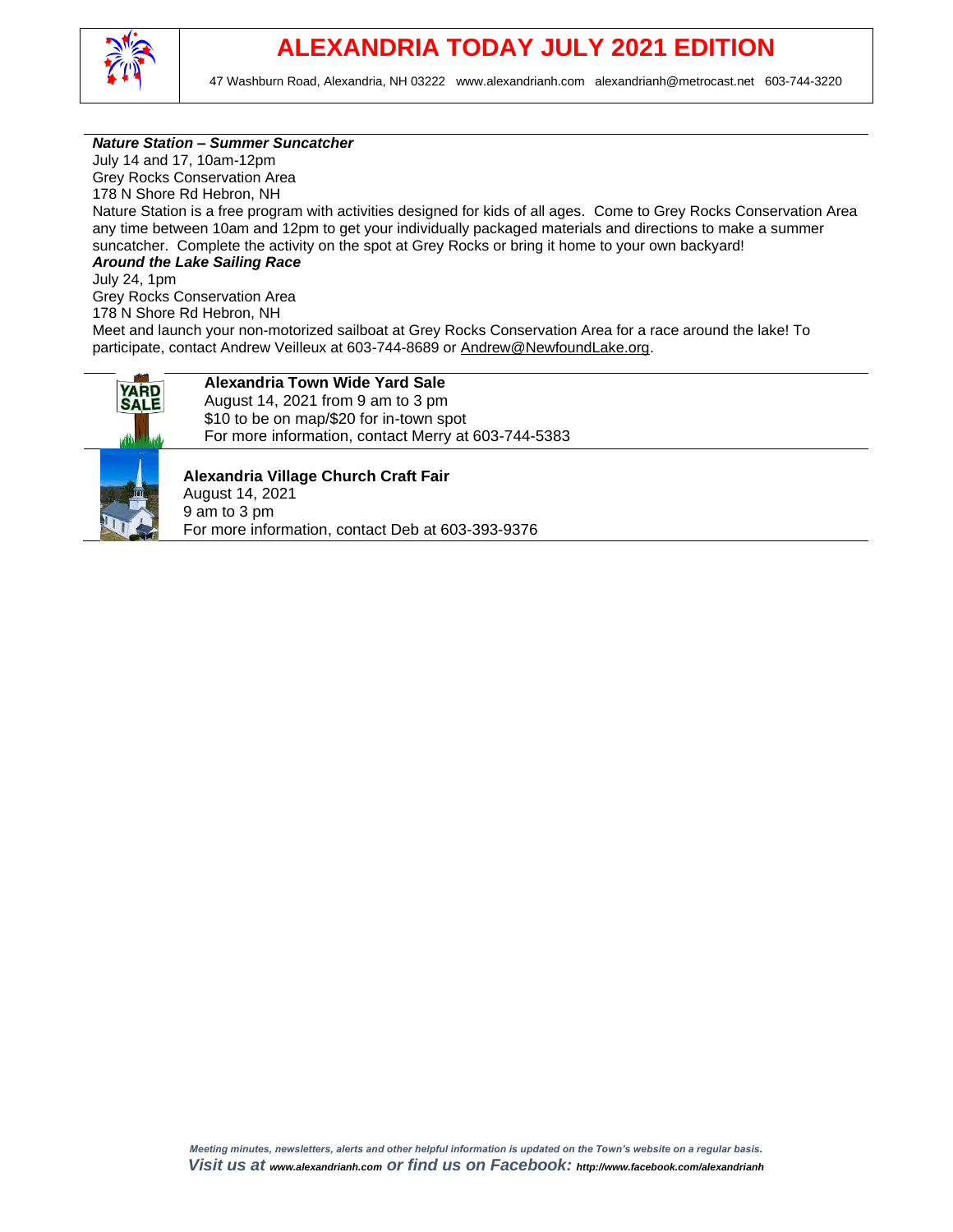

|                                         | <b>Office Hours</b>                                    |                                              |
|-----------------------------------------|--------------------------------------------------------|----------------------------------------------|
| Selectmen's Office - 744-3220           | <b>Transfer Station</b>                                | Highway Department - 744-6516                |
| Monday: 8 am to 4 pm                    | Monday: 8 am to 4 pm                                   | Paul Sirard, Road Agent                      |
| Tuesday: 8 am to 4 pm                   | Wednesday: 8 am to 4 pm                                |                                              |
| Wednesday: 8 am to 4 pm                 | Saturday: 8 am to 4 pm                                 | Planning Board - 744-8986                    |
| Thursday: 8 am to 4 pm                  | *Must arrive 15 minutes prior to posted                | Deliberative Meetings: 3rd Wednesday of each |
| Friday: CLOSED                          | closing time*                                          | month at 6:00 pm                             |
| Town Clerk/ Tax Collector - 744-3288    |                                                        | Open 1 hour prior to meeting.                |
| Monday: 9 am to 4 pm                    | Police Department 744-6650                             | Items to be included on the agenda must be   |
| Tuesday: 9 am to 7 pm                   | <b>Chief David Suckling</b>                            | received 21 days prior to the meeting.       |
| Wednesday: 9 am to 4 pm                 | When dispatcher picks up, give dispatcher              | <b>Conservation Commission</b>               |
| Thursday: 9 am to 4 pm                  | your message. They will page an officer                | To contact the Conservation Commission:      |
| Friday: CLOSED                          | on the radio. Cell phones are not reliable<br>locally. | e-mail: alexandrianh@metrocast.net           |
|                                         | Office Hours:                                          | Phone: 603-744-3220                          |
|                                         | Tuesday & Wednesday 8 am to 2 pm                       | Mail:<br>47 Washburn Road                    |
|                                         |                                                        | Alexandria, NH 03222                         |
|                                         |                                                        |                                              |
| <b>BURN PERMITS</b>                     | Before burning, please check the                       |                                              |
| Burn permits can now be                 | daily predicted fire danger.                           |                                              |
| obtained online -                       |                                                        | <b>ALEXANDRIA FIRE DEPARTMENT</b>            |
| http://www.nhfirepermit.com/            | <b>Visit</b>                                           | PHONE: (603) 530-2229                        |
|                                         | www.nhdfl.org/Community/Daily-                         | FAX: (603) 744-3165                          |
| All categories of burn permits are also | <b>Fire-Danger</b>                                     | Emergency: 911                               |
| available in the Selectmen's Office     |                                                        | fire@alexandrianh.com                        |
| during normal business hours.           | The daily fire danger rating may                       |                                              |
|                                         | also be obtained by calling the                        |                                              |
|                                         | <b>Division of Forests and Lands</b>                   |                                              |
|                                         | wildfire information line (toll free):                 |                                              |
|                                         | 1-866-NH-FIRES (866-643-4737)                          |                                              |

#### **UPCOMING MEETINGS:**

*\*Please check website for up-to-date meeting schedule – These meeting dates and time may change due to the ongoing concerns with COVID-19. Meetings will always be available to the public and we will be making efforts to have the meetings live streamed. Please also email [alexandrianh@metrocast.net](mailto:alexandrianh@metrocast.net) with any questions or concerns you would like included in the public meeting.\** Selectmen's Meeting at 6:00 pm

| Tuesday, July 20, 2021:   | Selectmen's Meeting at 6:00 pm                                                    |
|---------------------------|-----------------------------------------------------------------------------------|
| Wednesday, July 21, 2021: | Planning Board Meeting at 6:00 pm                                                 |
| Wednesday, July 28, 2021: | Conservation Commission Meeting at 6:30 pm at Alexandria Village School, 44 Mount |
|                           | Cardigan Road                                                                     |

*All meetings are held in the Conference Room at the Municipal Building (47 Washburn Road) and open to the public unless otherwise noted. Selectmen: All appointments and agenda items for Selectmen's meetings must be submitted to the Selectmen's Office by 4:00 pm the Thursday before the meeting. The Selectmen hold work sessions as needed at 5:00 pm prior to the meetings.*

*Planning Board: Items to be included on the agenda must be received 21 days prior to the meeting. Selectmen's Meetings can be viewed on Atlantic Broadband Channel 24 on Mondays at 8pm, Wednesdays at 9 am, and Saturdays at 3 pm.*